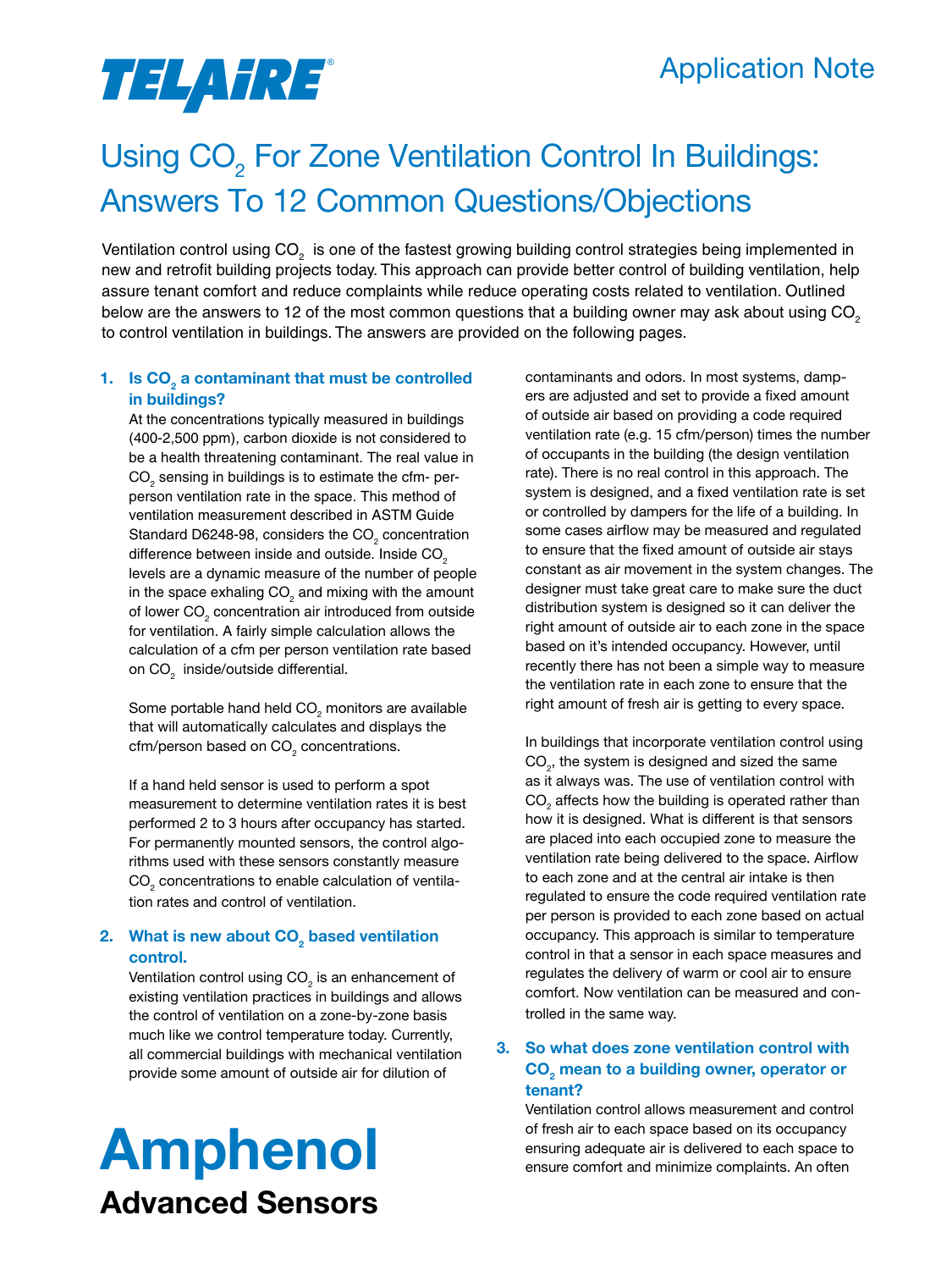### $\mathsf{CO}_2^+$  for Zone Ventilation Control/Common Questions

used saying in quality control is that you cant control something unless you measure it. This approach to ventilation control actively measures ventilation rates in the space and adjusts airflow appropriately. Some advantages of this approach include:

- Building owners can record ventilation levels and monitor the system to ensure the system is operating as designed. Potential problems related to ventilation can be identified quickly and fixed before building occupants become aware of a problem. Maintaining consistent ventilation throughout a building can ensure comfort.
- If occupancy in certain zones varies during the day, ventilation rates can be adjusted up or down to provide the right amount of ventilation per person based on occupancy (e.g. 15 cfm/person). In most buildings adding ventilation control has resulted in energy savings that can payback installation costs in less than a year.
- If usage and density within a space changes from the original design assumptions (i.e. 3 people in a space originally designed for 1) the system will automatically adjust to provide adequate ventilation for additional or less people. Without ventilation control, expensive mechanical changes may be necessary to ensure adequate ventilation.
- If outside air is entering the space via an open window, door or as a result of infiltration, a CO $_{\tiny 2}$  sensor will count this air as ventilation air and reduce the amount of mechanical ventilation that has to be conditioned from outside sources. Also if a room is unoccupied and has built up a reservoir of fresh air the ventilation control system will start to use this air before drawing more air from outside.
- Even if occupancy is very consistent throughout the day, ventilation control with CO $_{_2}$  can ensure that just the right amount of outside air is provided for people in the space. By measuring and controlling ventilation unnecessary over or under ventilation is avoided.

#### **4. Do current ventilation codes and standards per**mit CO<sub>2</sub> based ventilation control?

If a code requires ventilation to be provided to a space in terms of cfm/person, CO $_{\rm 2}$  based ventilation measurement can be used to verify compliance to the code or to control ventilation rates to code required levels (e.g. 15 cfm/person). All local codes and standards draw recommendations for ventilation from one of two references: ASHRAE Standard 62- 1999 "Ventilation For Acceptable Indoor Air Quality" or the International Mechanical Code (IMC). It is these documents that have established the target cfm/person ventilation rates included in all codes today.

In the ASHRAE Standard 62, CO<sub>2</sub> based ventilation control is applied under the prescriptive Ventilation Rate Procedure. In this procedure there is a provision for intermittent and variable occupancy that allows the total ventilation rate to a space to be varied as long as the target cfm/person ventilation rate is maintained for the actual occupancy of the space. ASHRAE interpretation IC 62-1999-33 provides further details specific to ventilation control with CO $_{_2}$  and recommends that a base ventilation rate should be provided to provide a minimum level of ventilation when the space has low occupancy. In practice this base ventilation rate is typically 20-30% of the design ventilation rate or about 5% of total ventilation capacity.

In the International Mechanical Code (2000) section 403.3.1 "System Operation", the code states that: "the minimum flow rate of outdoor air that the ventilation system must be capable of supplying during its operation shall be permitted to be based on the rate per person indicated in table 403.3 and the actual number of occupants present". In the commentary to the code which provides examples and explanations for the IMC, CO<sub>2</sub> based ventilation control is cited as an ideal technology that could use this section of the code. It is important to note that the IMC titles this section System Operation indicating that this approach is not a design approach but more an operational strategy for ventilation control.

In summary the two most important ventilation references to local codes and standards clearly establish that ventilation rates should be provided in terms of a specified ventilation rate per person. While traditional practice has been to provide a fixed rate of ventilation assuming maximum occupancy, both references clearly enable systems to be operated to provide the target cfm/ person ventilation rate based on actual occupancy. This is how CO $_{\textrm{\tiny{2}}}$  ventilation control is properly applied. If a local code has a provision for providing a cfm/person ventilation rate in a space, CO $_{_2}$  based ventilation control can be applied.

It is interesting to note that the U.S. Green Buildings Council encourages the use of CO<sub>2</sub> based ventilation control as part of its LEEDs certification program for green and sustainable buildings.

**5.** I have heard that CO<sub>2</sub> is not a contaminant in **buildings (as mentioned above) but it is linked to other bio-effluents given off by people. I have**  also heard there is no link between CO<sub>2</sub> and **other sources of contaminants in a building like furnishings and equipment. If this is the case**  how can we use CO<sub>2</sub> for control of ventilation? CO $_{\tiny 2}$  based ventilation control does not consider CO $_{\tiny 2}$  as a contaminant. CO $_{\tiny 2}$  sensors in building allow measurement and control of ventilation on a per person basis as established by codes and standards. These cfm/person rates, as established in ASHRAE Standard 62 have been designed to consider all contaminants within a space. This is why ventilation rates are different for different applications in many codes and standards. For example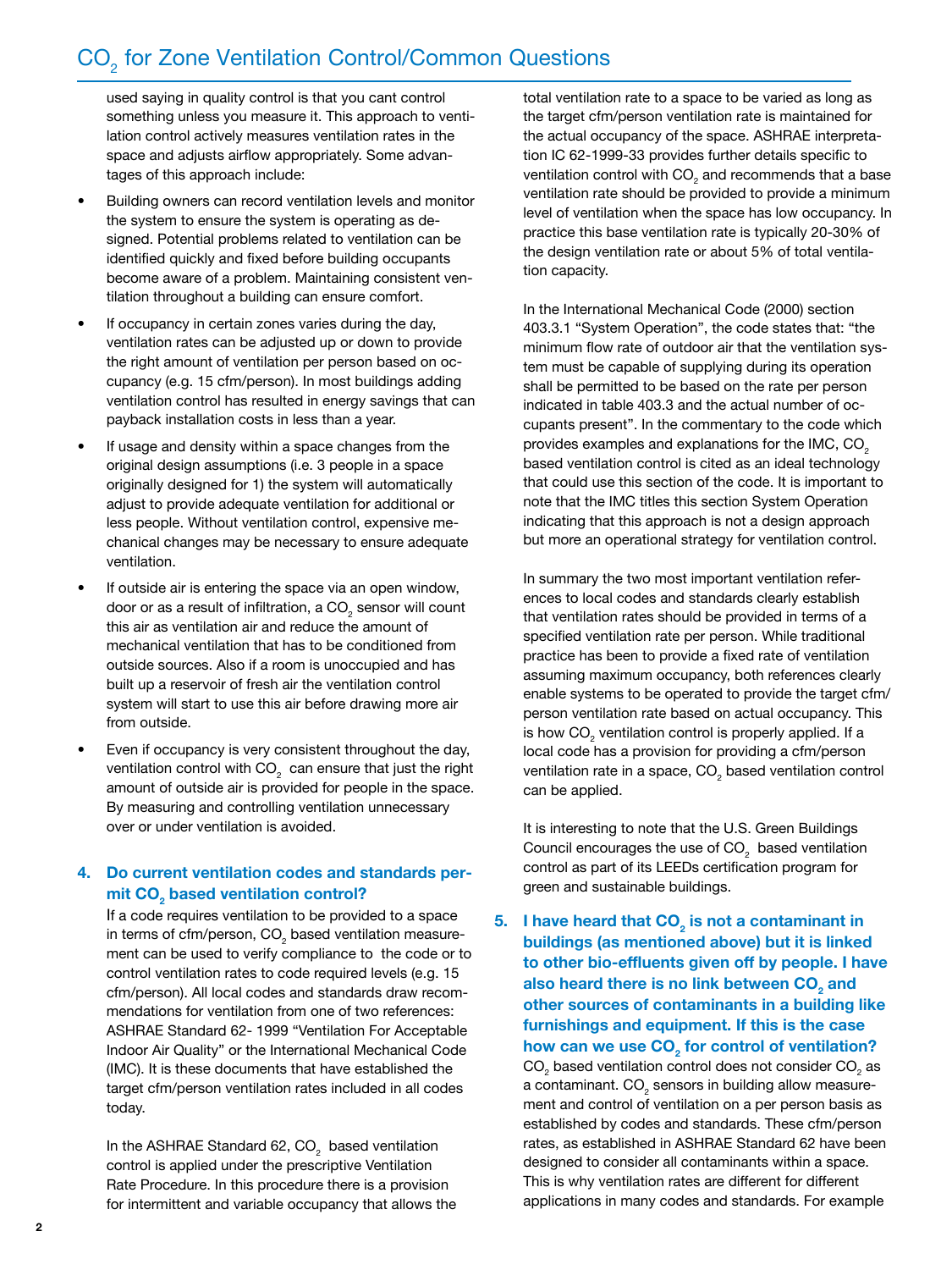in ASHRAE Standard 62 ventilation rates for school classrooms are typically 15 cfm/per person because it is considered that with the high densities in a classroom people will be the major source of contaminants that require ventilation. In a office space the ventilation rate has been established a 20 cfm per person because it is assumed that in addition to people, there will be other sources like carpets, furnishings and equipment that will also be a source of indoor air contaminants. In areas where smoking is permitted, ventilation rates have been raised to 30 cfm to take into account the need for additional ventilation to control for additional smoke and odors. When used to control ventilation CO $_{\textrm{\tiny{2}}}$  is only used to measure ventilation rate. CO $_{\textrm{\tiny{2}}}$  can be used to measure and control any cfm/person ventilation requirement.

#### **6.** I am certain that CO<sub>2</sub> is an air quality parameter. I have been in rooms where when CO<sup>2</sup> levels are **high and the air quality appears low. People are tired, lethargic, some may even have headaches**  and the air seems stale. CO<sub>2</sub> must have some**thing to do with this!**

What you have observed is the relationship between ventilation and CO $_{_2}$  levels. When CO $_{_2}$  levels are elevated it indicates low ventilation rates. When ventilation rates are low, all the other gases and contaminants in a space build up along with CO $_{\tiny 2}$  concentrations. The physical reactions you are feeling and observing are a result of the low ventilation levels and higher exposure to other contaminants. Like the canary in the coal mine, CO<sub>2</sub> is an indicator, not the cause.

#### **7. Since calculation of ventilation rates is based on**  the difference between inside and outside CO<sub>2</sub> **levels, wont changing outside levels affect the accuracy of the ventilation measurement?**

Daily or seasonal variations in any one location may vary by 20 to 30 ppm, which is not enough to significantly affect the ventilation calculation. Outside concentrations throughout the world typically range from a low of 380 ppm up to 500 ppm. System designers should take a few outside measurements to determine what outside levels are in their area and take these readings into consideration when setting up a ventilation control system based on CO<sub>2</sub>. CO<sub>2</sub> sensors can also be permanently installed in outside air to provide real time calculation of ventilation based on inside outside CO $_{\tiny 2}$  differences. This may be overkill however. If a designer assumes outside levels are 400 ppm and the actual outside concentration is 500 ppm, the effect on the ventilation control strategy is that ventilation rates will be higher by about 2 cfm/person than the design. This error is in the occupant's favor and will only have a slightly negative affect of energy usage.

**8. Should ventilation control be considered a competitive technology to other energy saving technologies such as fresh air economizers and energy wheels?**

All these technologies are complimentary. If outside air can be used for free cooling a economizer control should be designed to override CO $_{\textrm{\tiny{2}}}$  control in a building. When outside air is not suitable for free cooling CO $_{\tiny 2}$  control can ensure that just the right amount of air to meet the building ventilation requirements is heated, cooled or dehumidified. When one system is not operational the other is depending on outside conditions. Combined both technologies will work year round to provide good ventilation and energy savings.

Energy wheels are a terrific way to reduce the cost of preconditioning outside air before it is heated or cooled. However, ventilation control with CO $_{_2}$  can be used to vary ventilation rates based on the demands in the space. If less air is required at certain times of the day then the amount of energy used by fans and air conditioning equipment can be reduced. An energy wheel will reduce the cost of heating or cooling air coming into a space. Ventilation control with CO $_{_2}$  will ensure that the fresh air entering the building is distributed to where it is required. Again both technologies serve different purposes, both save energy and their use complements each other.

#### **9.** I have heard that CO<sub>2</sub> sensors are fragile and **difficult to maintain often requiring frequent calibration. Is this still true?**

The sensor technology for measurement of CO $_{\tiny 2}$  for ventilation control has been around for over ten years. When the technology first appeared there were some problems with sensor drift and reliability. Today all major building control and equipment companies offer CO $_{\textrm{\tiny{2}}}$  based ventilation control and most sensors are designed to operate for five or more years without any maintenance. Like any product you should choose a brand name you trust when you want reliable CO $_{\textrm{\tiny{2}}}$  based ventilation control.

#### 10. Where should CO<sub>2</sub> sensors be placed? Can I **place them in the return air ducts of my building or should I put them in the space?**

The use of duct sensors for ventilation control with CO<sub>2</sub> is discouraged for the same reason that space temperature is not controlled by in-duct temperature sensors. Return air ducts draw air from a number of different spaces that may have different concentrations of CO<sub>2</sub>. A duct concentration only represents an average of conditions and not the actual conditions within a space. The goal of ensuring each space has the right amount of ventilation can only be accomplished by placing sensors within the space. Duct sensing would only be acceptable if an air handler served a single zone.

Many manufacturers are now offering combined CO<sub>2</sub> and temperature, wall-mount sensors that are inexpensive and provide sensing for both temperature control and ventilation control.